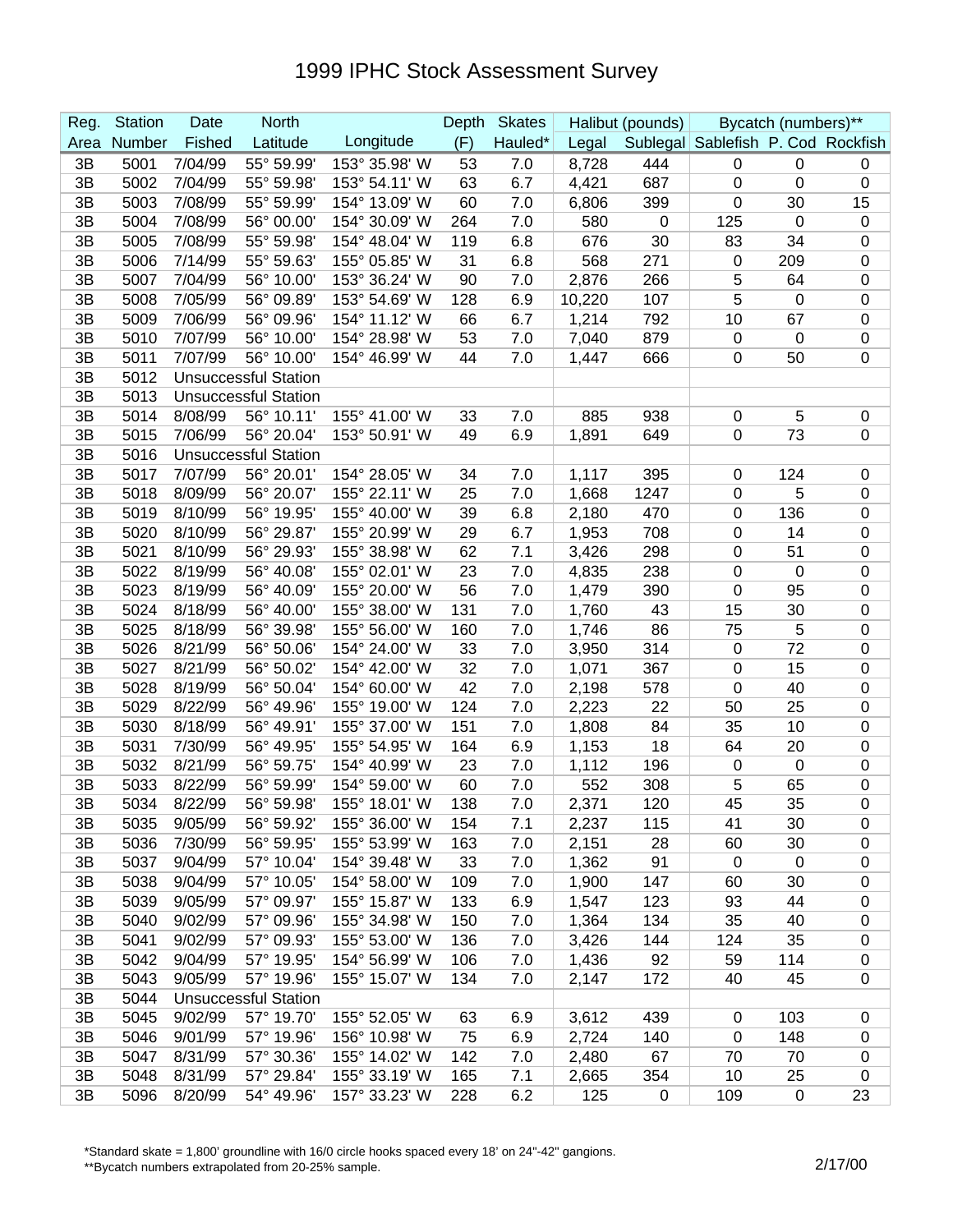| Reg. | <b>Station</b> | Date    | <b>North</b> |               | Depth | <b>Skates</b> |       | Halibut (pounds) |                                    | Bycatch (numbers)** |                  |
|------|----------------|---------|--------------|---------------|-------|---------------|-------|------------------|------------------------------------|---------------------|------------------|
| Area | Number         | Fished  | Latitude     | Longitude     | (F)   | Hauled*       | Legal |                  | Sublegal Sablefish P. Cod Rockfish |                     |                  |
| 3B   | 5097           | 6/22/99 | 54° 50.05'   | 157° 50.16' W | 93    | 7.0           | 1,732 | 338              | 0                                  | 119                 | 0                |
| 3B   | 5098           | 8/20/99 | 55° 00.23'   | 157° 15.16' W | 101   | 7.0           | 1,453 | 174              | 15                                 | 30                  | $\boldsymbol{0}$ |
| 3B   | 5099           | 8/20/99 | 55° 00.38'   | 157° 32.27' W | 50    | 7.0           | 4,537 | 480              | 0                                  | $\mathbf 0$         | 15               |
| 3B   | 5100           | 6/22/99 | 55° 00.25'   | 157° 49.97' W | 45    | 7.0           | 7,111 | 366              | $\pmb{0}$                          | $\mathbf 0$         | 10               |
| 3B   | 5101           | 8/21/99 | 55° 00.18'   | 158° 07.08' W | 72    | 7.0           | 2,283 | 391              | 0                                  | 125                 | $\mathbf 0$      |
| 3B   | 5102           | 8/17/99 | 55° 09.88'   | 156° 22.45' W | 282   | 7.0           | 28    | 0                | 75                                 | 0                   | $\mathbf 0$      |
| 3B   | 5103           | 8/17/99 | 55° 10.09'   | 156° 39.24' W | 281   | 7.0           | 0     | 0                | 219                                | 0                   | 15               |
| 3B   | 5104           | 8/17/99 | 55° 09.78'   | 156° 57.03' W | 87    | 7.0           | 1,555 | 100              | 10                                 | 45                  | $\mathbf 0$      |
| 3B   | 5105           | 8/19/99 | 55° 09.94'   | 157° 14.12' W | 61    | 7.0           | 2,288 | 792              | 0                                  | 60                  | 0                |
| 3B   | 5106           | 8/19/99 | 55° 09.90'   | 157° 32.71' W | 46    | 7.0           | 3,015 | 464              | $\pmb{0}$                          | 0                   | $\mathbf 0$      |
| 3B   | 5107           | 8/19/99 | 55° 10.12'   | 157° 47.95' W | 43    | 7.0           | 2,190 | 1266             | $\mathbf 0$                        | 50                  | $\boldsymbol{0}$ |
| 3B   | 5108           | 8/21/99 | 55° 10.18'   | 158° 07.08' W | 57    | 7.0           | 3,631 | 1420             | $\mathbf 0$                        | 15                  | $\boldsymbol{0}$ |
| 3B   | 5109           | 6/23/99 | 55° 20.09'   | 156° 39.31' W | 62    | 7.0           | 6,569 | 1309             | $\mathbf 0$                        | 0                   | $\boldsymbol{0}$ |
| 3B   | 5110           | 6/23/99 | 55° 20.23'   | 156° 56.14' W | 50    | 7.0           | 3,035 | 1007             | $\mathbf 0$                        | 20                  | $\boldsymbol{0}$ |
| 3B   | 5111           | 8/18/99 | 55° 20.36'   | 157° 14.25' W | 48    | 7.0           | 1,596 | 518              | 0                                  | $\mathbf 0$         | $\mathbf 0$      |
| 3B   | 5112           | 8/18/99 | 55° 20.27'   | 157° 31.16' W | 47    | 7.0           | 1,211 | 1523             | 0                                  | $\mathbf 0$         | $\mathbf 0$      |
| 3B   | 5113           | 8/18/99 | 55° 20.18'   | 157° 49.20' W | 44    | 7.0           | 265   | 1551             | 0                                  | 0                   | $\mathbf 0$      |
| 3B   | 5114           | 8/21/99 | 55° 19.61'   | 158° 05.66' W | 60    | 7.0           | 4,538 | 1148             | 0                                  | 5                   | $\mathbf 0$      |
| 3B   | 5115           | 8/28/99 | 55° 20.17'   | 158° 24.45' W | 81    | 7.0           | 1,339 | 84               | 20                                 | 171                 | $\mathbf 0$      |
| 3B   | 5116           | 6/23/99 | 55° 30.28'   | 156° 39.25' W | 97    | 7.0           | 3,508 | 426              | 15                                 | 104                 | 10               |
| 3B   | 5117           | 8/22/99 | 55° 30.12'   | 156° 55.28' W | 47    | 7.0           | 3,954 | 895              | 0                                  | 0                   | $\mathbf 0$      |
| 3B   | 5118           | 8/22/99 | 55° 29.91'   | 157° 13.15' W | 47    | 7.0           | 3,648 | 578              | 0                                  | 15                  | $\mathbf 0$      |
| 3B   | 5119           | 8/31/99 | 55° 30.02'   | 157° 31.80' W | 51    | 7.0           | 855   | 380              | 0                                  | 141                 | $\mathbf 0$      |
| 3B   | 5120           | 8/29/99 | 55° 29.97'   | 157° 48.25' W | 52    | 7.0           | 3,165 | 373              | $\mathbf 0$                        | 60                  | $\boldsymbol{0}$ |
| 3B   | 5121           | 8/28/99 | 55° 29.90'   | 158° 06.16' W | 69    | 7.0           | 2,698 | 410              | 5                                  | 45                  | $\boldsymbol{0}$ |
| 3B   | 5122           | 8/28/99 | 55° 29.94'   | 158° 24.18' W | 79    | 7.0           | 3,726 | 313              | 10                                 | 75                  | $\boldsymbol{0}$ |
| 3B   | 5123           | 8/23/99 | 55° 40.13'   | 156° 55.01' W | 47    | 7.0           | 2,892 | 489              | 0                                  | 55                  | $\boldsymbol{0}$ |
| 3B   | 5124           | 8/22/99 | 55° 40.18'   | 157° 13.96' W | 47    | 7.0           | 1,880 | 1501             | 0                                  | $\mathbf 0$         | $\mathbf 0$      |
| 3B   | 5125           | 8/31/99 | 55° 40.00'   | 157° 30.05' W | 54    | 7.0           | 1,799 | 360              | 0                                  | 20                  | $\mathbf 0$      |
| 3B   | 5126           | 8/29/99 | 55° 39.93'   | 157° 48.19' W | 72    | 7.0           | 1,800 | 278              | 10                                 | 129                 | $\mathbf 0$      |
| 3B   | 5127           | 8/29/99 | 55° 39.92'   | 158° 06.05' W | 69    | 7.0           | 1,667 | 169              | 30                                 | 20                  | $\mathbf 0$      |
| 3B   | 5128           | 8/30/99 | 55° 40.10'   | 158° 23.00' W | 71    | 7.0           | 2,083 | 150              | 20                                 | 5                   | $\mathbf 0$      |
| 3B   | 5129           | 8/30/99 | 55° 40.16'   | 158° 40.74' W | 50    | 7.0           | 1,723 | 1016             | $\mathbf 0$                        | 0                   | $\boldsymbol{0}$ |
| 3B   | 5130           | 8/23/99 | 55° 50.06'   | 157° 12.26' W | 55    | 7.0           | 3,333 | 830              | $\mathbf 0$                        | 5                   | $\Omega$         |
| 3B   | 5131           | 7/31/99 | 55° 50.01'   | 157° 30.07' W | 55    | 7.0           | 1,406 | 261              | 15                                 | 90                  | $\pmb{0}$        |
| 3B   | 5132           | 7/30/99 | 55° 50.19'   | 157° 48.25' W | 62    | 7.0           | 4,191 | 1129             | $\mathbf 0$                        | 0                   | $\mathbf 0$      |
| 3B   | 5133           | 7/30/99 | 55° 50.06'   | 158° 05.42' W | 43    | 7.0           | 7,255 | 952              | $\mathbf 0$                        | $\mathbf 0$         | $\mathbf 0$      |
| 3B   | 5134           | 8/30/99 | 55° 50.21'   | 158° 23.04' W | 60    | 7.0           | 4,158 | 784              | 10                                 | $\mathbf 0$         | $\pmb{0}$        |
| 3B   | 5135           | 7/31/99 | 56° 00.11'   | 157° 29.20' W | 67    | 7.0           | 2,523 | 610              | $\mathbf 0$                        | 30                  | $\pmb{0}$        |
| 3B   | 5136           | 7/31/99 | 56° 00.04'   | 157° 47.35' W | 67    | 7.0           | 2,837 | 707              | $\mathbf 0$                        | 30                  | $\pmb{0}$        |
| 3B   | 5137           | 7/30/99 | 56° 00.16'   | 158° 05.29' W | 48    | 7.0           | 2,009 | 540              | 0                                  | $\mathbf 0$         | $\pmb{0}$        |
| 3B   | 5138           | 7/29/99 | 56° 10.00'   | 157° 47.60' W | 95    | 7.0           | 6,434 | 75               | 0                                  | 16                  | $\pmb{0}$        |
| 3B   | 5139           | 7/29/99 | 56° 10.07'   | 158° 05.25' W | 45    | 7.0           | 4,129 | 370              | $\mathbf 0$                        | $\mathbf 0$         | 0                |
| 3B   | 5140           | 7/29/99 | 56° 19.95'   | 158° 03.80' W | 36    | 7.0           | 5,859 | 219              | $\mathbf 0$                        | 10                  | $\pmb{0}$        |
| 3B   | 5141           | 6/19/99 | 54° 30.07'   | 159° 00.44' W | 149   | 7.0           | 1,696 | 99               | 110                                | $\sqrt{5}$          | $\pmb{0}$        |
| 3B   | 5142           | 6/18/99 | 54° 30.01'   | 159° 17.16' W | 84    | 7.1           | 4,192 | 315              | 0                                  | 213                 | 0                |
| 3B   | 5143           | 6/18/99 | 54° 30.08'   | 159° 34.03' W | 64    | 7.1           | 8,275 | 487              | $\mathbf 0$                        | 35                  | $\pmb{0}$        |
| 3B   | 5144           | 6/17/99 | 54° 29.92'   | 159° 51.09' W | 67    | 7.1           | 2,273 | 745              | $\mathbf 0$                        | 35                  | $\pmb{0}$        |
| 3B   | 5145           | 6/10/99 | 54° 30.19'   | 160° 08.79' W | 66    | 7.0           | 2,765 | 717              | $\mathbf 0$                        | 151                 | $\pmb{0}$        |

\*Standard skate = 1,800' groundline with 16/0 circle hooks spaced every 18' on 24"-42" gangions.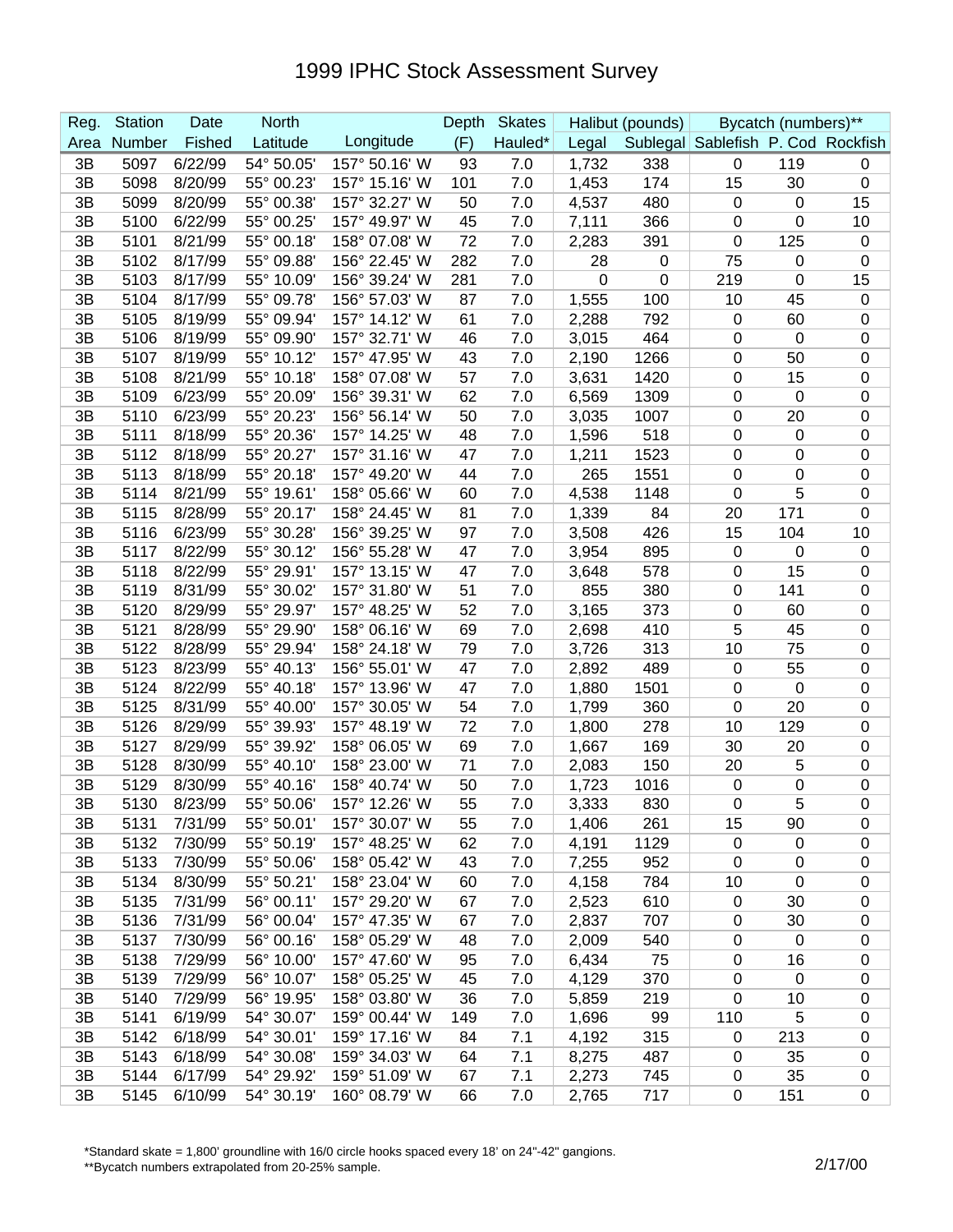| Reg. | <b>Station</b> | Date    | <b>North</b> |               | Depth | <b>Skates</b> |        | Halibut (pounds) |                                    | Bycatch (numbers)** |                  |
|------|----------------|---------|--------------|---------------|-------|---------------|--------|------------------|------------------------------------|---------------------|------------------|
| Area | Number         | Fished  | Latitude     | Longitude     | (F)   | Hauled*       | Legal  |                  | Sublegal Sablefish P. Cod Rockfish |                     |                  |
| 3B   | 5146           | 6/20/99 | 54° 40.27'   | 158° 25.31' W | 123   | 7.0           | 3,212  | 419              | 30                                 | 66                  | 0                |
| 3B   | 5147           | 6/20/99 | 54° 40.14'   | 158° 41.95' W | 57    | 7.0           | 6,990  | 775              | 0                                  | 20                  | $\mathbf 0$      |
| 3B   | 5148           | 6/19/99 | 54° 39.95'   | 159° 00.01' W | 50    | 7.1           | 9,638  | 665              | $\mathbf 0$                        | 10                  | $\mathbf 0$      |
| 3B   | 5149           | 6/18/99 | 54° 39.98'   | 159° 17.06' W | 41    | 7.0           | 6,405  | 954              | 0                                  | 45                  | $\mathbf 0$      |
| 3B   | 5150           | 6/17/99 | 54° 40.05'   | 159° 34.11' W | 33    | 7.0           | 3,666  | 811              | 0                                  | 31                  | $\boldsymbol{0}$ |
| 3B   | 5151           | 6/17/99 | 54° 39.94'   | 159° 51.95' W | 44    | 7.0           | 10,027 | 654              | 0                                  | 30                  | $\mathbf 0$      |
| 3B   | 5152           | 6/09/99 | 54° 40.09'   | 160° 08.53' W | 50    | 7.1           | 4,667  | 1490             | 0                                  | 5                   | $\mathbf 0$      |
| 3B   | 5153           | 6/22/99 | 54° 49.92'   | 158° 07.18' W | 55    | 7.0           | 4,505  | 1027             | 0                                  | 40                  | $\mathbf 0$      |
| 3B   | 5154           | 6/21/99 | 54° 50.13'   | 158° 25.23' W | 106   | 7.0           | 2,114  | 125              | 15                                 | 151                 | $\mathbf 0$      |
| 3B   | 5155           | 6/21/99 | 54° 50.21'   | 158° 42.52' W | 54    | 7.0           | 4,496  | 1725             | $\pmb{0}$                          | 0                   | $\boldsymbol{0}$ |
| 3B   | 5156           | 6/21/99 | 54° 50.09'   | 159° 00.40' W | 39    | 7.0           | 2,863  | 1114             | $\pmb{0}$                          | 0                   | $\boldsymbol{0}$ |
| 3B   | 5157           | 6/09/99 | 54° 49.99'   | 159° 52.02' W | 31    | 7.0           | 3,380  | 338              | $\mathbf 0$                        | 191                 | $\boldsymbol{0}$ |
| 3B   | 5158           | 6/09/99 | 54° 49.99'   | 160° 09.03' W | 38    | 7.1           | 3,244  | 414              | $\mathbf 0$                        | 65                  | $\boldsymbol{0}$ |
| 3B   | 5159           | 6/14/99 | 54° 50.02'   | 160° 26.16' W | 47    | 7.0           | 3,018  | 581              | $\mathbf 0$                        | 149                 | $\boldsymbol{0}$ |
| 3B   | 5160           | 6/03/99 | 55° 00.21'   | 158° 24.99' W | 113   | 7.1           | 6,419  | 308              | 25                                 | 101                 | $\mathbf 0$      |
| 3B   | 5161           | 6/03/99 | 55° 00.11'   | 158° 42.02' W | 71    | 7.0           | 3,250  | 648              | 0                                  | 136                 | $\mathbf 0$      |
| 3B   | 5162           | 6/02/99 | 54° 59.99'   | 158° 59.08' W | 47    | 7.0           | 2,734  | 408              | 0                                  | 141                 | $\mathbf 0$      |
| 3B   | 5163           | 6/01/99 | 55° 00.03'   | 159° 16.97' W | 21    | 7.0           | 2,656  | 51               | 0                                  | 196                 | $\mathbf 0$      |
| 3B   | 5164           | 6/14/99 | 54° 59.97'   | 160° 27.16' W | 60    | 7.0           | 3,333  | 1017             | 0                                  | 120                 | $\mathbf 0$      |
| 3B   | 5165           | 6/14/99 | 55° 00.12'   | 160° 44.01' W | 47    | 7.0           | 4,407  | 513              | 0                                  | 45                  | $\mathbf 0$      |
| 3B   | 5166           | 6/03/99 | 55° 10.09'   | 158° 24.33' W | 100   | 7.0           | 2,491  | 237              | 10                                 | 70                  | $\mathbf 0$      |
| 3B   | 5167           | 6/02/99 | 55° 10.06'   | 158° 42.07' W | 114   | 7.0           | 3,260  | 137              | 15                                 | 50                  | $\mathbf 0$      |
| 3B   | 5168           | 6/02/99 | 55° 09.85'   | 158° 59.20' W | 73    | 7.0           | 2,535  | 913              | 0                                  | 120                 | $\boldsymbol{0}$ |
| 3B   | 5169           | 6/01/99 | 55° 10.04'   | 159° 16.98' W | 39    | 7.0           | 2,122  | 148              | 0                                  | 137                 | 5                |
| 3B   | 5170           | 6/04/99 | 55° 20.12'   | 158° 41.96' W | 107   | 7.0           | 3,611  | 96               | 10                                 | 106                 | $\boldsymbol{0}$ |
| 3B   | 5171           | 6/04/99 | 55° 19.98'   | 158° 59.02' W | 102   | 7.0           | 3,823  | 168              | 10                                 | 25                  | $\boldsymbol{0}$ |
| 3B   | 5172           | 5/31/99 | 55° 19.80'   | 159° 16.94' W | 97    | 7.0           | 3,405  | 186              | 25                                 | 35                  | $\boldsymbol{0}$ |
| 3B   | 5173           | 5/31/99 | 55° 19.84'   | 159° 34.42' W | 76    | 7.0           | 2,540  | 298              | $\mathbf 0$                        | 110                 | $\boldsymbol{0}$ |
| 3B   | 5174           | 5/30/99 | 55° 20.01'   | 159° 51.88' W | 48    | 7.0           | 2,519  | 512              | 0                                  | 201                 | $\mathbf 0$      |
| 3B   | 5175           | 6/04/99 | 55° 30.06'   | 158° 40.88' W | 88    | 7.0           | 2,303  | 106              | 25                                 | 56                  | $\mathbf 0$      |
| 3B   | 5176           | 6/05/99 | 55° 29.72    | 158° 58.73' W | 58    | 7.0           | 2,783  | 359              | 0                                  | 50                  | $\mathbf 0$      |
| 3B   | 5177           | 6/05/99 | 55° 29.67'   | 159° 17.15' W | 68    | 7.0           | 2,704  | 752              | $\pmb{0}$                          | 70                  | $\pmb{0}$        |
| 3B   | 5178           | 5/31/99 | 55° 29.95'   | 159° 34.20' W | 92    | 7.0           | 2,473  | 269              | 0                                  | 120                 | $\boldsymbol{0}$ |
| 3B   | 5179           | 5/30/99 | 55° 29.81'   | 159° 51.80' W | 92    | 7.0           | 3,921  | 571              | 0                                  | 79                  | $\Omega$         |
| 3B   | 5181           | 6/05/99 | 55° 40.16'   | 158° 59.09' W | 84    | 7.0           | 2,736  | 285              | $\pmb{0}$                          | 10                  | $\pmb{0}$        |
| 3B   | 5182           | 6/06/99 | 55° 39.99'   | 159° 17.06' W | 52    | 7.0           | 2,877  | 483              | 0                                  | 73                  | $\mathbf 0$      |
| 3B   | 5183           | 5/30/99 | 55° 40.04'   | 159° 51.98' W | 70    | 7.0           | 3,727  | 443              | 0                                  | 169                 | $\mathbf 0$      |
| 3B   | 5184           | 6/06/99 | 55° 49.96'   | 158° 59.02' W | 69    | 7.0           | 2,723  | 271              | 0                                  | 10                  | $\pmb{0}$        |
| 3B   | 5185           | 6/06/99 | 55° 50.07'   | 159° 17.14' W | 32    | 7.0           | 1,348  | 393              | $\mathbf 0$                        | 118                 | $\pmb{0}$        |
| 3B   | 5186           | 7/10/99 | 54° 00.02'   | 163° 15.05' W | 47    | 7.0           | 2,428  | 499              | $\mathbf 0$                        | 193                 | 5                |
| 3B   | 5187           | 7/10/99 | 54° 00.04'   | 163° 32.11' W | 52    | 7.0           | 819    | 414              | 0                                  | 288                 | $\pmb{0}$        |
| 3B   | 5188           | 7/10/99 | 54° 00.05'   | 163° 48.95' W | 51    | 7.0           | 1,424  | 722              | $\mathbf 0$                        | 216                 | $\pmb{0}$        |
| 3B   | 5189           | 7/26/99 | 54° 10.00'   | 161° 33.92' W | 77    | 7.0           | 2,681  | 463              | 20                                 | 55                  | 0                |
| 3B   | 5190           | 8/09/99 | 54° 10.00'   | 161° 51.15' W | 45    | 7.0           | 9,845  | 113              | 0                                  | 40                  | 5                |
| 3B   | 5191           | 7/15/99 | 54° 10.04'   | 162° 08.21' W | 47    | 6.8           | 7,194  | 823              | 0                                  | 24                  | 5                |
| 3B   | 5192           | 7/15/99 | 54° 10.06'   | 162° 25.06' W | 94    | 7.0           | 697    | 266              | 59                                 | 89                  | $\mathbf 5$      |
| 3B   | 5193           | 7/11/99 | 54° 10.01'   | 163° 49.94' W | 50    | 7.0           | 2,624  | 602              | 0                                  | 158                 | $\pmb{0}$        |
| 3B   | 5194           | 6/10/99 | 54° 20.04'   | 160° 08.22' W | 169   | 7.0           | 2,222  | 157              | 100                                | $\mathbf 0$         | $\mathbf 5$      |
| 3B   | 5195           | 6/10/99 | 54° 20.04'   | 160° 25.89' W | 71    | 7.0           | 4,007  | 704              | 0                                  | 60                  | $\pmb{0}$        |

\*Standard skate = 1,800' groundline with 16/0 circle hooks spaced every 18' on 24"-42" gangions.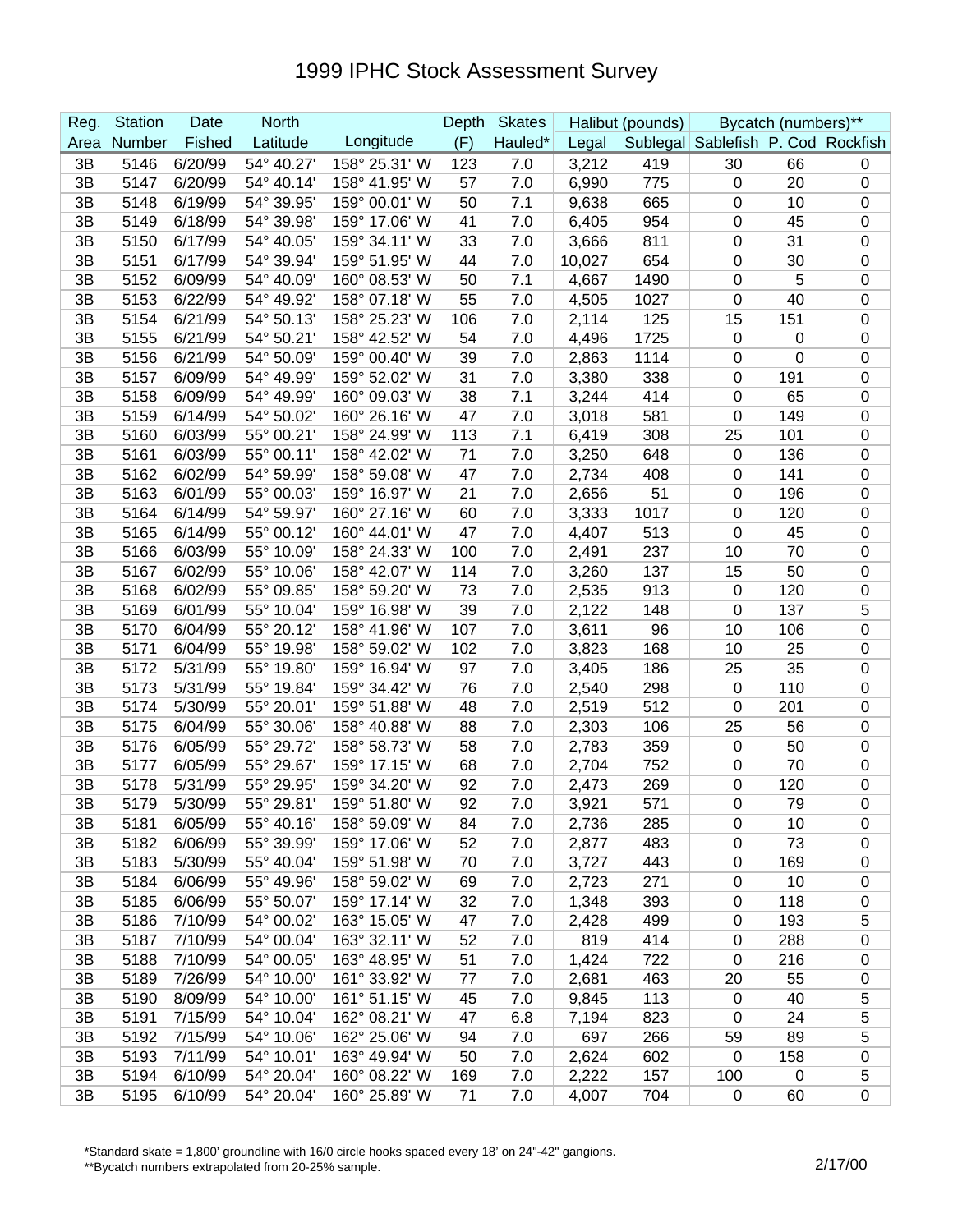| Reg.     | <b>Station</b> | Date    | <b>North</b> |               | Depth | <b>Skates</b> |        | Halibut (pounds) |                                    | Bycatch (numbers)** |                  |
|----------|----------------|---------|--------------|---------------|-------|---------------|--------|------------------|------------------------------------|---------------------|------------------|
| Area     | Number         | Fished  | Latitude     | Longitude     | (F)   | Hauled*       | Legal  |                  | Sublegal Sablefish P. Cod Rockfish |                     |                  |
| 3B       | 5196           | 6/11/99 | 54° 20.08'   | 160° 43.19' W | 58    | 7.0           | 4,181  | 705              | $\mathbf 0$                        | 157                 | 0                |
| 3B       | 5197           | 7/25/99 | 54° 20.05'   | 161° 00.19' W | 69    | 7.0           | 2,678  | 1145             | $\pmb{0}$                          | 60                  | $\pmb{0}$        |
| 3B       | 5198           | 7/26/99 | 54° 20.05'   | 161° 17.29' W | 59    | 7.0           | 6,037  | 517              | 0                                  | 60                  | 0                |
| 3B       | 5199           | 7/26/99 | 54° 20.06'   | 161° 34.23' W | 78    | 7.0           | 4,283  | 376              | 0                                  | 40                  | 0                |
| 3B       | 5200           | 8/09/99 | 54° 20.01'   | 161° 51.21' W | 38    | 7.0           | 5,623  | 281              | 0                                  | 15                  | 0                |
| 3B       | 5201           | 7/15/99 | 54° 20.02'   | 162° 09.21' W | 31    | 7.0           | 10,356 | 576              | 0                                  | 0                   | 0                |
| 3B       | 5202           | 7/14/99 | 54° 19.93'   | 163° 16.93' W | 25    | 7.0           | 8,474  | 915              | $\pmb{0}$                          | 0                   | $\boldsymbol{0}$ |
| 3B       | 5203           | 7/14/99 | 54° 19.98'   | 163° 33.95' W | 60    | 7.0           | 2,222  | 409              | $\pmb{0}$                          | 211                 | $\mathbf 0$      |
| 3B       | 5204           | 7/11/99 | 54° 19.99'   | 163° 50.99' W | 62    | 7.0           | 1,950  | 462              | 0                                  | 261                 | $\boldsymbol{0}$ |
| 3B       | 5205           | 7/11/99 | 54° 20.12'   | 164° 09.04' W | 51    | 7.0           | 1,527  | 711              | 0                                  | 239                 | 0                |
| 3B       | 5206           | 6/11/99 | 54° 30.09'   | 160° 26.12' W | 80    | 7.1           | 2,606  | 586              | 0                                  | 35                  | 0                |
| 3B       | 5207           | 6/11/99 | 54° 30.00'   | 160° 43.08' W | 76    | 7.0           | 1,503  | 242              | 0                                  | 10                  | 0                |
| 3B       | 5208           | 7/25/99 | 54° 30.01'   | 161° 00.02' W | 71    | 7.0           | 1,845  | 544              | 5                                  | 110                 | 0                |
| 3B       | 5209           | 7/25/99 | 54° 29.99'   | 161° 18.18' W | 62    | 7.0           | 3,438  | 499              | 10                                 | 90                  | $\pmb{0}$        |
| 3B       | 5210           | 8/10/99 | 54° 29.98'   | 161° 35.05' W | 38    | 7.0           | 7,072  | 662              | $\pmb{0}$                          | 20                  | 0                |
| 3B       | 5211           | 7/27/99 | 54° 30.06'   | 161° 52.10' W | 77    | 7.0           | 3,994  | 452              | $\pmb{0}$                          | 51                  | 0                |
| 3B       | 5212           | 7/27/99 | 54° 30.03'   | 162° 09.07' W | 77    | 7.0           | 3,406  | 329              | 0                                  | 75                  | 0                |
| 3B       | 5213           | 7/27/99 | 54° 30.04'   | 162° 26.25' W | 79    | 7.0           | 3,652  | 395              | 0                                  | 115                 | $\mathbf 0$      |
| 3B       | 5214           | 7/14/99 | 54° 30.05'   | 163° 17.91' W | 43    | 7.0           | 3,668  | 645              | 0                                  | 50                  | 0                |
| 3B       | 5215           | 7/12/99 | 54° 30.05'   | 163° 35.06' W | 54    | 7.0           | 3,576  | 1060             | 0                                  | 87                  | $\mathbf 0$      |
| 3B       | 5216           | 7/12/99 | 54° 30.09'   | 163° 53.08' W | 48    | 7.0           | 2,188  | 735              | 0                                  | 175                 | $\mathbf 0$      |
| 3B       | 5217           | 7/12/99 | 54° 30.05'   | 164° 10.22' W | 51    | 7.0           | 1,314  | 618              | 0                                  | 306                 | $\boldsymbol{0}$ |
| 3B       | 5218           | 6/12/99 | 54° 40.03'   | 160° 26.10' W | 56    | 7.1           | 3,199  | 1105             | 0                                  | 162                 | 0                |
| 3B       | 5219           | 6/12/99 | 54° 39.86'   | 160° 43.12' W | 52    | 7.0           | 3,697  | 1479             | 0                                  | 0                   | 0                |
| 3B       | 5220           | 7/16/99 | 54° 40.00    | 161° 01.09' W | 51    | 7.0           | 3,777  | 862              | 0                                  | 0                   | $\boldsymbol{0}$ |
| 3B       | 5221           | 8/11/99 | 54° 40.05    | 161° 18.05' W | 73    | 7.0           | 1,577  | 218              | 0                                  | 130                 | $\boldsymbol{0}$ |
| 3B       | 5222           | 8/10/99 | 54° 39.95'   | 161° 35.19' W | 34    | 6.5           | 3,741  | 1257             | 0                                  | 0                   | $\boldsymbol{0}$ |
| 3B       | 5223           | 8/10/99 | 54° 39.96'   | 161° 53.28' W | 40    | 7.0           | 5,321  | 267              | 0                                  | 60                  | 0                |
| 3B       | 5224           | 7/13/99 | 54° 40.05    | 162° 44.22' W | 44    | 7.0           | 1,239  | 465              | 0                                  | 10                  | 0                |
| 3B       | 5225           | 6/12/99 | 54° 49.98'   | 160° 44.12' W | 55    | 7.0           | 2,665  | 771              | 0                                  | 45                  | 0                |
| 3B       | 5226           | 7/16/99 | 54° 50.04'   | 161° 01.24' W | 56    | 7.0           | 2,079  | 538              | 0                                  | 10                  | 0                |
| 3B       | 5227           | 8/08/99 | 54° 50.05    | 161° 18.05' W | 60    | 7.0           | 2,642  | 522              | 0                                  | 10                  | $\pmb{0}$        |
| 3B       | 5228           | 8/08/99 | 54° 50.03'   | 161° 36.06' W | 38    | 7.0           | 5,025  | 353              | 0                                  | 5                   | 5                |
| 3B       | 5229           | 7/13/99 | 54° 50.04'   | 162° 44.91' W | 28    | 7.0           | 1,964  | 399              | 0                                  | 5                   | $\pmb{0}$        |
| 3B       | 5230           | 7/13/99 | 54° 50.02'   | 163° 02.90' W | 46    | 7.0           | 2,559  | 798              | 0                                  | 137                 | 0                |
| 3B       | 5231           | 6/13/99 | 54° 59.86'   | 161° 01.02' W | 51    | 7.0           | 1,866  | 506              | $\pmb{0}$                          | 5                   | 0                |
| 3B       | 5232           | 8/08/99 | 55° 00.03'   | 161° 19.12' W | 43    | 7.0           | 5,327  | 164              | $\pmb{0}$                          | 141                 | 5                |
| 3B       | 5233           | 6/13/99 | 55° 09.94'   | 161° 02.13' W | 51    | 7.0           | 4,576  | 487              | $\mathbf 0$                        | 201                 | $\pmb{0}$        |
| 3B       | 5234           | 7/16/99 | 55° 19.83'   | 156° 02.94' W | 183   | 7.0           | 1,049  | 19               | 124                                | $\mathbf 0$         | 25               |
| 3B       | 5235           | 7/16/99 | 55° 19.94'   | 156° 20.98' W | 95    | 7.0           | 5,220  | 162              | 10                                 | 35                  | $\mathbf 0$      |
| 3B       | 5236           | 7/15/99 | 55° 29.84'   | 155° 45.02' W | 119   | 7.0           | 568    | 42               | 80                                 | 45                  | 0                |
| 3B       | 5237           | 7/16/99 | 55° 30.05'   | 156° 02.97' W | 111   | 5.9           | 1,023  | 134              | 24                                 | 53                  | 0                |
| 3B       | 5238           | 7/17/99 | 55° 30.12'   | 156° 19.97' W | 118   | 7.0           | 2,619  | 111              | 65                                 | 50                  | $\pmb{0}$        |
| 3B       | 5239           | 7/15/99 | 55° 39.92'   | 155° 26.00' W | 105   | 6.8           | 562    | 298              | 15                                 | 97                  | 5                |
| 3B       | 5240           | 7/15/99 | 55° 39.95'   | 155° 44.00' W | 67    | 6.7           | 2,951  | 368              | 0                                  | 82                  | $\pmb{0}$        |
| 3B       | 5241           | 7/17/99 | 55° 39.92'   | 156° 01.96' W | 125   | 6.9           | 2,061  | 76               | 59                                 | 49                  | $\pmb{0}$        |
| 3B       | 5242           | 7/17/99 | 55° 39.94'   | 156° 18.94' W | 140   | 7.0           | 92     | 25               | 65                                 | 40                  | $\pmb{0}$        |
| 3B<br>3B | 5243           | 7/25/99 | 55° 39.87'   | 156° 36.99' W | 131   | 6.9           | 1,754  | 154              | 89<br>$\mathbf 0$                  | $\overline{5}$      | $\pmb{0}$        |
|          | 5244           | 7/14/99 | 55° 49.91'   | 155° 07.00' W | 66    | 6.9           | 1,359  | 404              |                                    | 69                  | 0                |

\*Standard skate = 1,800' groundline with 16/0 circle hooks spaced every 18' on 24"-42" gangions.